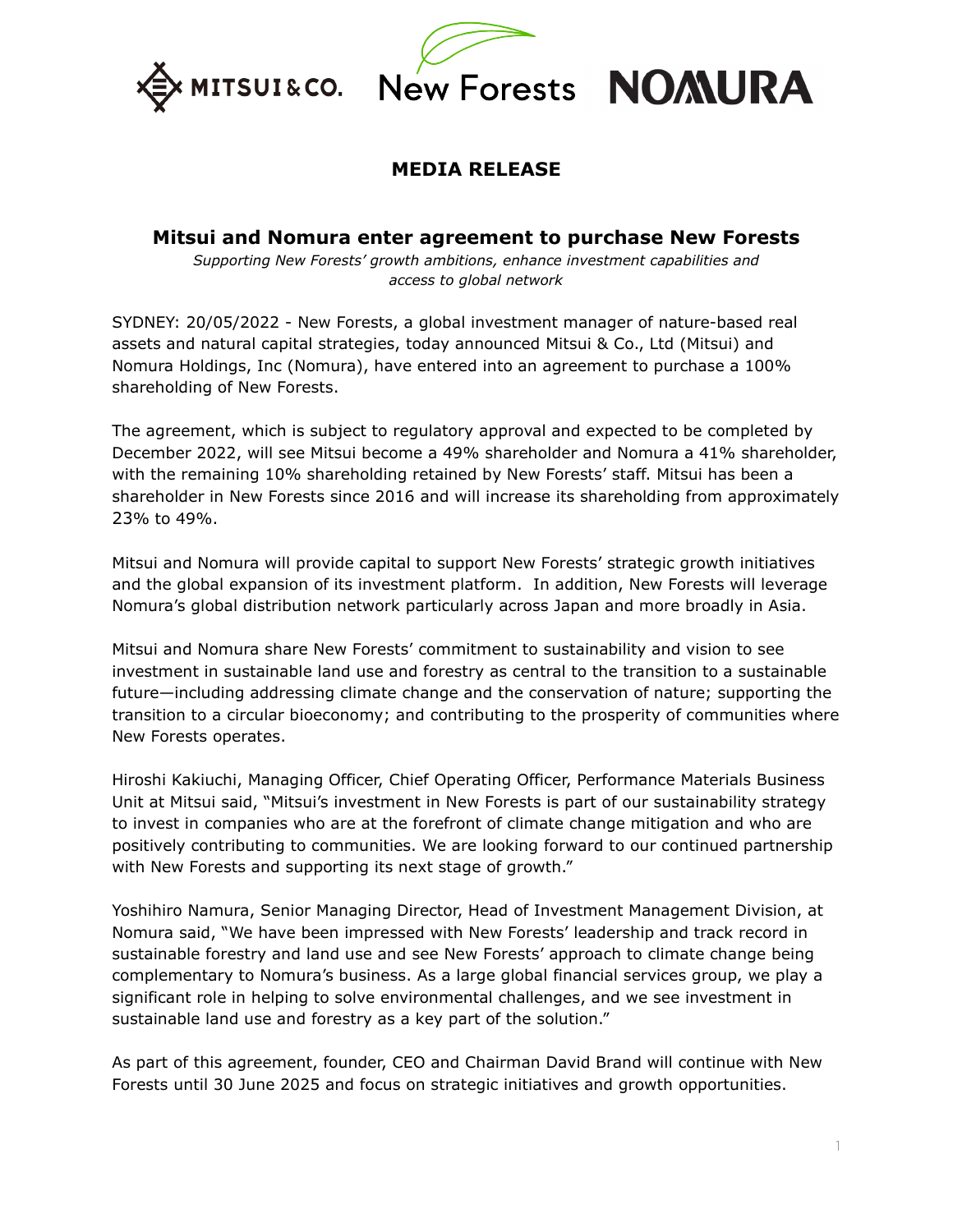David Brand, CEO of New Forests said, "New Forests has achieved a great deal over the past 17 years, growing institutional investment in the forestry asset class and re-imagining the investment opportunities in rural landscapes. The rising need to substantially increase investment in sustainable land use, along with increasing investor interest is creating an opportunity to accelerate the growth of New Forests. I am delighted to have found two partners in Mitsui and Nomura who share in our vision and will provide us the support to further scale our business and provide new opportunities for our clients, stakeholders and our 100 staff."

Two representatives each from Mitsui and two from Nomura will join the New Forests board of directors, along with two independent directors and an employee nominee director.

Grant Samuel acted as financial advisor and Clayton Utz as legal counsel to New Forests on the transaction. Financial details of the transaction are confidential.

## **Ends**

# **About Mitsui**

Mitsui & Co., Ltd. ("Mitsui") is one of the most diversified and comprehensive trading, investment and service enterprises in the world, with 129 offices in 63 countries and regions as of April 1st, 2022. Using its global operating locations, network and information resources, Mitsui is multilaterally pursuing business that ranges from product sales, worldwide logistics and financing, through to the development of major international infrastructure and other projects in the following fields: Mineral & Metal Resources, Energy, Infrastructure Projects, Mobility, Chemicals, Iron & Steel Products, Food, Food & Retail Management, Wellness, IT & Communication Business, Corporate Development Business. Mitsui is actively taking on challenges for global business innovation around the world. For more information, visit http://www.mitsui.com.

### **About Nomura**

Nomura is a global financial services group with an integrated network spanning over 30 countries and regions. By connecting markets East & West, Nomura services the needs of individuals, institutions, corporates and governments through its three business divisions: Retail, Wholesale (Global Markets and Investment Banking), and Investment Management. Founded in 1925, the firm is built on a tradition of disciplined entrepreneurship, serving clients with creative solutions and considered thought leadership. For further information about Nomura, visit www.nomura.com.

### **About New Forests**

New Forests is a global investment manager of nature-based real assets and natural capital strategies, with AUD 7.8 billion (USD 5.8 billion) in assets under management across 1.1 million hectares (2.7 million acres) of investments. New Forests manages a diversified portfolio of sustainable timber plantations and conservation areas, carbon and conservation finance projects, agriculture, timber processing and infrastructure assets. We aim to